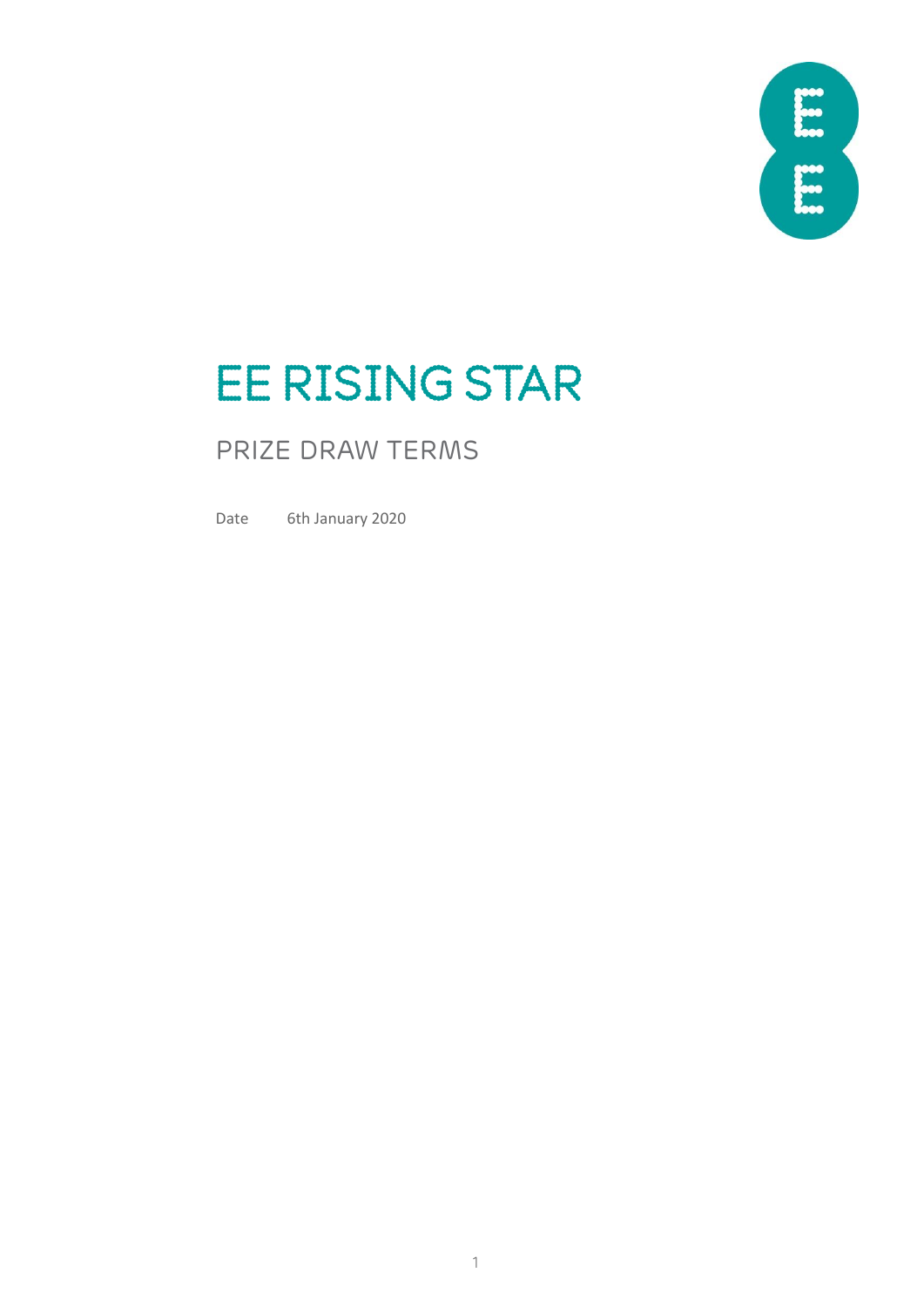#### **NOMINEE ELIGIBILITY**

The EE Rising Star Award honours a young actor or actress of any nationality who has demonstrated exceptional talent and ambition and begun to capture the imagination of the British public as a film star in the making.

Nominees must have appeared in a film which is eligible for the 2020 EE British Academy Film Awards (see <http://awards.bafta.org/entry> for rules and guidelines).

The five nominated actors and actresses will usually have several film performances under their belt, in addition to one in the current year. Although this award is designed to encourage actors at the beginning rather than the end of their careers, it is not intended as a true 'beginner's award', nor is it intended to be for child actors (those shortlisted will usually be aged between 18 and 32). In exceptional circumstances, a star-making debut will be considered, but this will be the exception rather than the norm.

Previous nominees or those previously featured on a public longlist are not eligible.

FOR MORE INFORMATION ON THE RECOMMENDATION & VOTING PROCESS PLEASE CONTACT [voting@bafta.org](mailto:voting@bafta.org).

#### **EE BRITISH ACADEMY FILM AWARDS**

### **PRIZE DRAW TERMS AND CONDITIONS FOR VIP TICKETS TO THE EVENT**

1. The prize draw is open to all UK residents aged 18 or over except employees of any company or organisation associated with the prize draw (including EE group companies and the British Academy of Film and Television Arts) and their families; the agents of any of the above companies or organisations, their employees and the families of their employees; or any other person associated with this prize draw. We may ask you to provide proof of age by supplying us with a valid passport or driving licence.

2. Only people living within the UK may vote. If you vote from outside the UK your vote will be discounted. If your IP address suggests you may be voting from outside the UK, your vote may also be discounted.

3. To enter, vote for your favourite Rising Star on the website by 11:59am on 24<sup>th</sup> January 2020. All entry instructions and instructions given to winners by EE, representatives of the British Academy of Film and Television Arts or any other person connected to the prize will form part of the terms and conditions, which, by taking part, all entrants will be deemed to have accepted.

4. Only one vote per person per channel. You can vote for a Rising Star nominated more than once, but you'll only be entered into the prize draw once and only one entry per person. No purchase necessary. Data charges may apply when you vote online.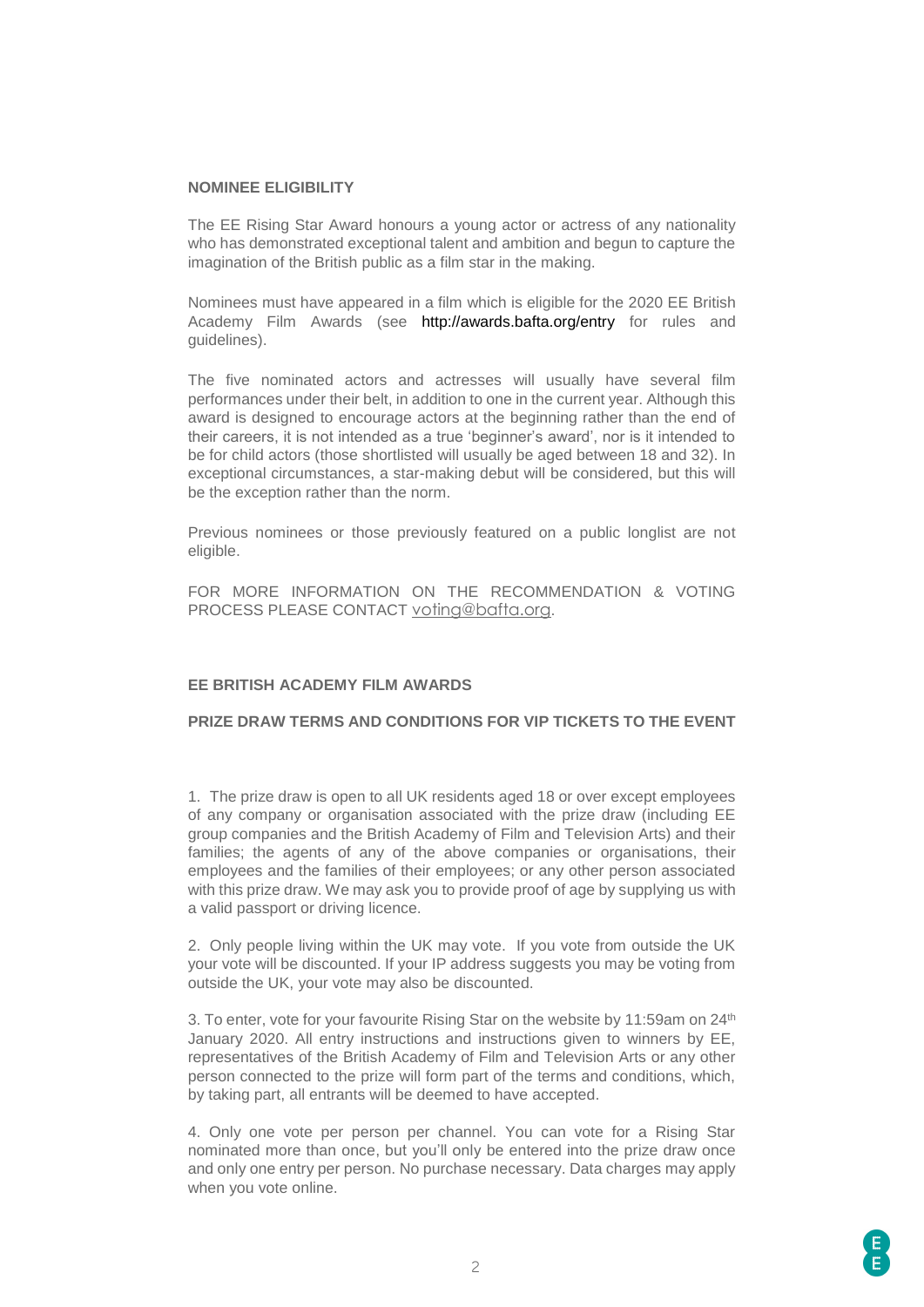5. EE reserves the right to remove any votes the independent adjudicator believes may have been cast using web robots or any other method that interferes with the fair administration of the prize draw or the Rising Star Award deems to be fraudulent

6. The winner will be selected at random from all entries received in this prize draw and can choose to attend the EE British Academy Film Awards on Sunday 2<sup>nd</sup> February 2020 in London with a guest. Travel costs of up to £100 (to be shared between the winner and their guest) and accommodation (chosen and booked by EE for the winner and their guest) are included in the prize. The winner must claim their travel costs from Cake Group, who are managing ticket fulfilment for this prize draw for EE, by submitting receipts to [bafta@cakegroup.com](mailto:bafta@cakegroup.com) for reimbursement. Both the winner and their guest must be aged 18 or over. The prize does not include meals, refreshments or any other expense that may be incurred by accepting the prize.

7. The prize draw closes at 11:59am on 24<sup>th</sup> January 2020. The winner will be drawn at random from all eligible entries by an independent person on 24<sup>th</sup> January 2020. The winner will be contacted on Friday 24<sup>th</sup> January 2020 by telephone or email. You can continue to vote for the EE Rising Star Award until 12pm on Friday 31<sup>st</sup> January 2020.

8. EE accepts no responsibility for entries not received. Proof of sending is not proof of receipt.

9. If the winner is unable for any reason to accept a prize (including not being available on the date of the event) or cannot be contacted by 12pm on Monday 27<sup>th</sup> January 2020, EE reserves the right to award the prize to another participant whose name will be drawn at random from all other eligible entries received.

10. Prizes are not transferable, and no cash or other alternative is available.

11. The decision made by the judges is final. No correspondence will be entered into.

12. EE reserves the right (a) to substitute alternative prizes of equivalent or greater value and (b) in exceptional circumstances to vary, amend or withdraw this prize draw on reasonable notice. Please remember that we can, at our discretion, withdraw the prize if winners and/or guests fail to meet the admission requirements of the event or if the winner and/or their guest exhibits inappropriate or dangerous behaviours. This includes behaviours such as being under the influence of alcohol, illegal drugs or causing a nuisance. The prize can also be withdrawn if, in our opinion it is deemed necessary or if circumstances arise outside of our control.

13. The prize winners' names will be available on request by sending a SAE to the promoter's address and specifying which prize draw you are enquiring about. If you do not wish for your information to be published or made available reduced, please advise us when you are contacted about your winning entry.

14. Any queries relating to the prize draw should be directed to [bafta.competition@cakegroup.com](mailto:bafta.competition@cakegroup.com)

15. The winner may be required to take part in some publicity. This may include participation in our Red Carpet activation and being filmed.

16. The Promoter accepts no responsibility for damage, loss, liabilities, injury or disappointment incurred or suffered by the winners or their guests in entering this